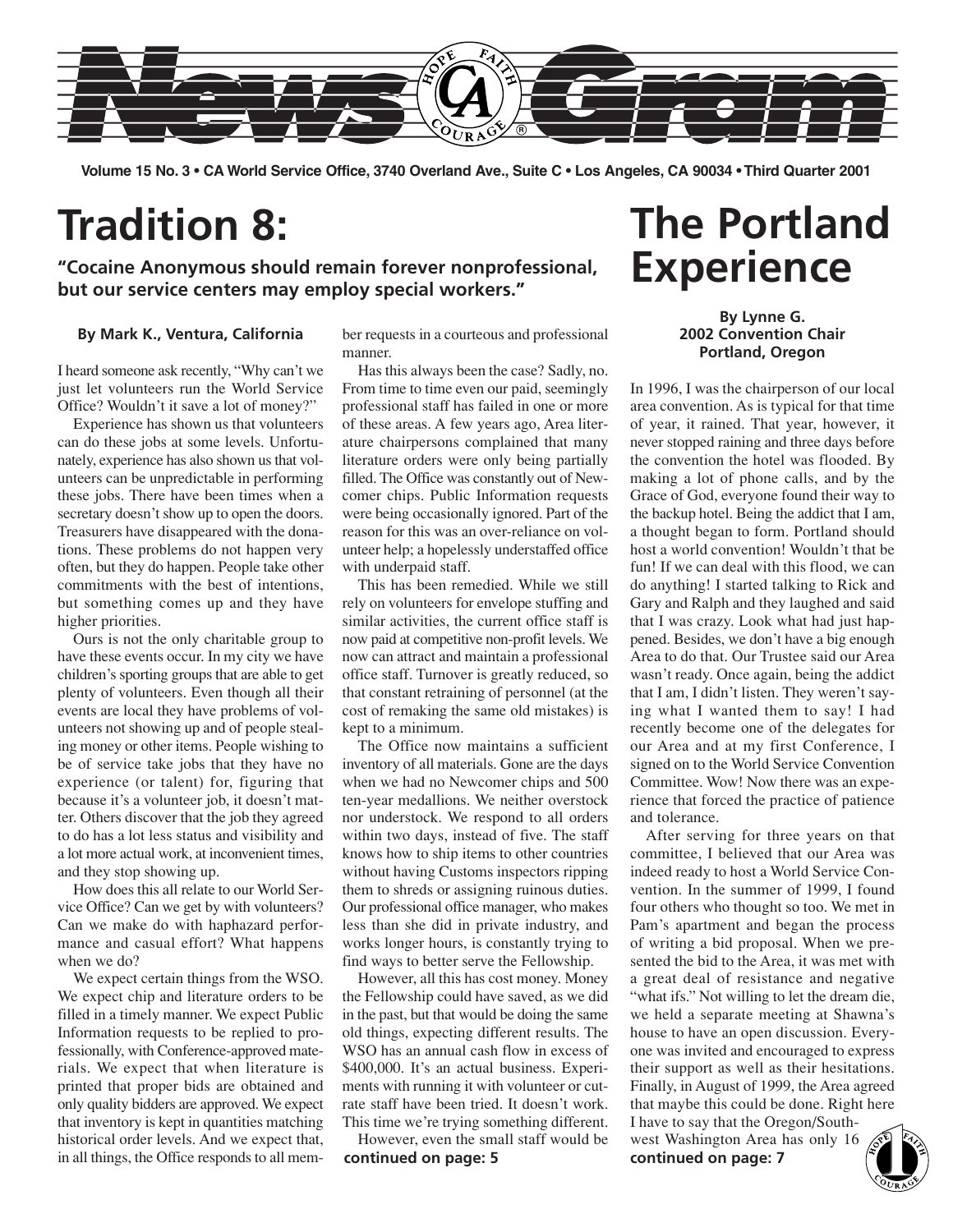#### **CAWS Board of Trustees**

Teri K., Atlantic South Regional Trustee Marietta, GA

Meredith G., World Service Trustee Oxnard, CA

> Leon M., Trustee at Large Los Angeles, CA

David C., Pacific South Regional Trustee Torrance, CA

Heidi J., Pacific Northwest Regional Trustee San Francisco, CA

> Hal K., Southwest Regional Trustee Houston, TX

Spencer B., Midwest Regional Trustee Columbus, OH

Amy B., Atlantic North Regional Trustee New York, NY

> Jahi B., Trustee At large Kansas City, MO

#### **CAWSO Board Of Directors**

Steve E., Chairperson Culver City, CA

Elizabeth S., Vice Chair San Marino, CA

Robin C.,Secretary Los Angeles, CA

Joy H.,Treasurer Northridge, CA

Kevin M., Director Los Angeles, CA

Mark K., Director Ventura, CA

Leon M., Director / Trustee At Large Los Angeles,CA

David C., Director / Pacific S. Reg. Trustee Torrance, CA

Meredith G., Director / WS Trustee Oxnard, CA

#### **CAWSO Personnel**

Patty Flanagan Office Manager

Akasha Jelani Customer Service

Karen Layns Shipping Coordinator

#### **NewsGram Staff**

Kevin M., Editor

*"NewsGram" is a quarterly publication of the World Service Office of Cocaine Anonymous. It is intended solely for the information of members of the fellowship of Cocaine Anonymous. Any unauthorized publication or duplication is prohibited.*

*Send all mail to: NewsGram, c/o CAWSO, 3740 Overland Avenue - Suite C, Los Angeles, CA 90034, Email: newsgram@ca.org, Fax (310) 559-2554 or call (310) 559-5833.*

2

### **A Note from the WSO**

How time flies! It seems like only yesterday that we were in New York for this year's World Service Convention, and already the World Service Conference is only weeks away. As those of you who were able to attend the Convention know, New York made good on its promise to deliver a Convention unlike any other. I'm sure you can imagine how a group of recovering cocaine addicts can make the most of a "city that doesn't sleep." All of us here at your World Service Office hope that all of you, especially those who were unable to travel to New York, are already making plans to attend next year's Convention in Portland, Oregon. This issue of the NewsGram features an article by next year's Convention Chair, Lynne G., about the process of planning a bid proposal and a World Service Convention. We hope that this will help inspire Areas in other Regions to consider hosting future conventions.

As most of you know, this has been a difficult year financially for CA World Services. Even though cost-cutting measures instituted by the WSO resulted in a savings of \$42,000 in program services, income still fell so far short of our budget projections that we still suffered a deficit of approximately \$70,000. Fortunately, the New York Convention was so successful that it showed a net profit of about \$32,000; this is enough money to fund the upcoming World Service Conference, which is its primary financial purpose. The WSO continues to tighten our belt and streamline our financial operations. And we do see light at the end of the tunnel, thanks in large part to the Fellowship responding to our situation: thank you for your increased Seventh Tradition donations. We continue to need your support, however, and this NewsGram contains some new suggestions for how you might be able to help.

Speaking of the Conference, if any of you are going to be in the Los Angeles area around Labor Day weekend, we hope that you can attend, even if only briefly. The World Service Conference is a truly amazing spiritual experience, where much of the business of Cocaine Anonymous is conducted every year. If you've ever wondered who writes the pamphlets you see on the literature rack, or the public service announcements you see and hear, or who plans the World Service Conventions, this is your chance to see these processes in action. By the way, any member of the Fellowship is able to serve on committees at the World Service Conference, not just delegates; it's a whole new level of service experience. And even if you aren't able to attend, perhaps you can talk to your Delegates and/or your Regional Trustee before and after the Conference, and learn more about the process. As always, the Office is also ready to help answer any questions you may have about how the service structure of Cocaine Anonymous works. But the Conference is a unique opportunity to see it in action.

In love and service,

Your World Service Office

### **Where to Write:**

**CAWS** Board of Trustees P.O. Box 492013 Los Angeles, CA 90049-8013 **CAWSO** Board of Directors 3740 Overland Avenue - Suite C Los Angeles, CA 90034-6337 **ATTN: NewsGram Editor** c/o CAWSO 3740 Overland Avenue - Suite C Los Angeles, CA 90034-6337

*The NewsGram presents experiences and opinions of Cocaine Anonymous members. The opinions expressed herein are those of the individual contributors and are not to be attributed to nor taken as an endorsement by either Cocaine Anonymous or the NewsGram.*

The NewsGram is always looking for submissions! If you have ideas, cartoons, poems, stories or any other recovery or service related material that you would like considered for publication in future issues of the NewsGram, please forward with written permission and your original work to: NewsGram Editor, c/o CAWSO, 3740 Overland Avenue - Suite C, Los Angeles, CA 90034. Remember, we receive a lot of contributions, so your submission may not be selected, or at least not right away. You may see it in an upcoming issue!

| $\sim$<br>аню         | Phone<br>lumber |
|-----------------------|-----------------|
| ruultss               |                 |
| $\mathbf{I}$<br>L CIU | اللاسم          |

I herby give CAWSO, and NewsGram express permission to reprint my original work entitled:

in any future publication. I understand materials submitted may be edited for publication or may not be used, at the discretion of the Editors. Original work cannot be returned. All future publication rights remain those of author.

----------------------------------

\_\_\_\_\_\_\_\_\_\_\_\_\_\_\_\_\_\_\_\_\_\_\_\_\_\_\_\_\_\_\_\_\_\_\_\_\_\_\_\_\_\_\_\_\_\_\_\_\_\_\_\_\_\_\_\_\_\_\_\_\_\_\_\_\_\_\_\_

Signature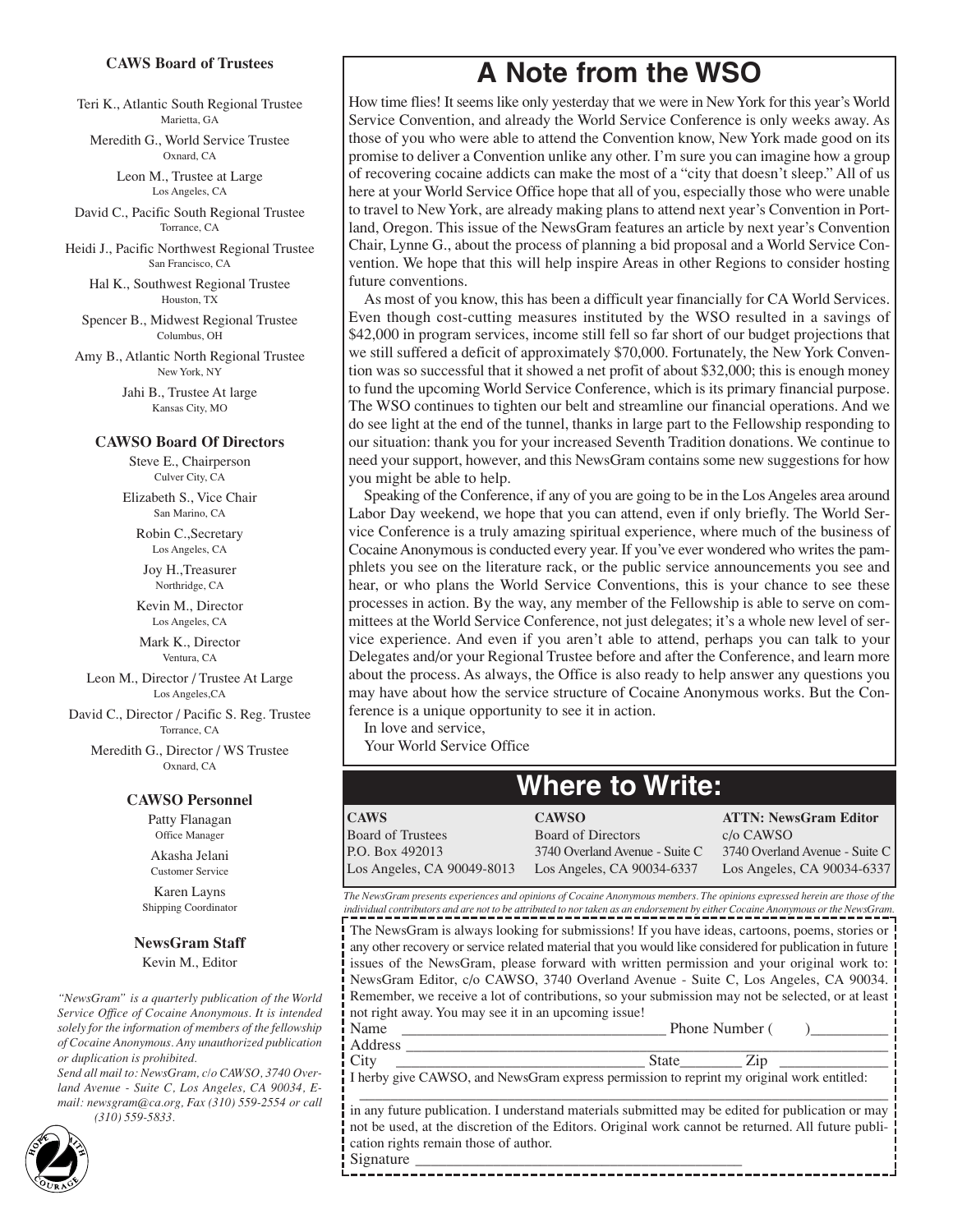# **CALENDAR OF EVENTS**

### **Akron, Ohio**

The Magic of Recovery 1st Women's Luncheon September 16th, 2001 Tangier's Restaurant, Akron, OH (330) 848-0244 or (330) 794-2820

### **Midway, Utah**

Application of Principles 12th Annual Recovery In The Rockies October 4th - 7th, 2001 The Homestead Resort, Midway, UT Chair: Cory D. (801) 540-4630 Co-Chair: Troy G. (801) 296-0992 Hotel Reservations: (800) 327-7220 (use group code 356596)

### **Colorado Springs, Colorado**

Recovery With An Altitude 11th Annual Southwest Regional Convention October 5th - 7th, 2001 Sheraton Hotel , Colorado Springs, CO (719) 576-5900

### **Mountain Center, CA**

Women's Retreat Weekend Body – Mind – Spirit October 12th - 14th, 2001 Pathfinder Ranch, Mountain Center, CA Chair: Laura (818) 549-0688 Vice Chair: Miss Patty (818) 353-8988

### **Leavenworth, Washington**

The Road of Happy Destiny 2001 Washington State CA Convention November 2nd - 4th, 2001 Enzian Inn, Leavenworth, WA Hotel Reservations (800) 223-8511 (Use group #6043) Greg B. or Heidi B. (425) 338-1447

### **St. Louis, Missouri**

2001 Midwest Regional Convention November 3rd - 5th, 2001 Radisson Hotel Airport, St. Louis, MO (314) 865-1798 or (816) 931-2077

### **Manhattan Beach, California**

Bridges To Unity Pacific South Regional Convention 2001 November 16th - 18th, 2001 Manhattan Beach Marriott Manhattan Beach, CA Reservations (310) 546-7511 or (800) 228-9290 Chair: Charles N. (626) 356-2422 Vice Chair: Karen L. (310) 370-1551

### **Wisconsin**

In The Light Of The Spirit 6th Annual Wisconsin Area Convention February 1st - 3rd, 2002 TBA (414) 541-7192

### **Portland, Oregon**

Moment Of Clarity 18th Annual CA World Service Convention May 23rd - 27th, 2002 The Portland Hilton, Portland, OR Reservations: (800) Hiltons or (503) 226-1611 Chair: Lynne G. (503) 281-1336 Vice Chair: Jess R. (503) 768-4700

### **International:**

### **Ontario, Canada**

Living A New Life Southern Ontario Area Convention November 2nd - 4th, 2001 Radisson Hotel (Toronto East) Toronto, Ontario, Canada Reservations: (800) 578-7878 Or (416) 493-7000 Registration Chair: Deanna H. (905) 891-7921 Vice Chair: David L. myrecovery@home.com

### **Story Book Submissions**

The deadline to submit stories for the second edition of "Hope, Faith & Courage, Stories form the Fellowship of Cocaine Anonymous" is September 30th, 2001 Submit to: CAWSO Attn: Story Book Committee 3740 Overland Avenue, #C Los Angeles, CA 90034-6337 Email questions to HFCCommittee@aol.com

*If you are having a Regional, Area or District Cocaine Anonymous Event, please let us know. We can list your event in the NewsGram. Submission deadline is 30 days prior to the publication of each NewsGram. Publication dates are: February 1st, May 1st, August 1st, and November 1st. We will publish up to a year in advance, and continue the listing until the event. Submissions will be published at the discretion of the editor and/or the World Service Office Board of Directors.*

### *Submissions should be made to:*

*ATTN: The NewsGram c/o CAWSO 3740 Overland Avenue – Suite C Los Angeles, CA 90034-6337 (310) 559-2554 FAX*  $(310)$  559-2554 *FAX*  $\begin{pmatrix} 50 \\ 20 \\ 20 \\ 20 \\ 20 \\ 3 \end{pmatrix}$ 

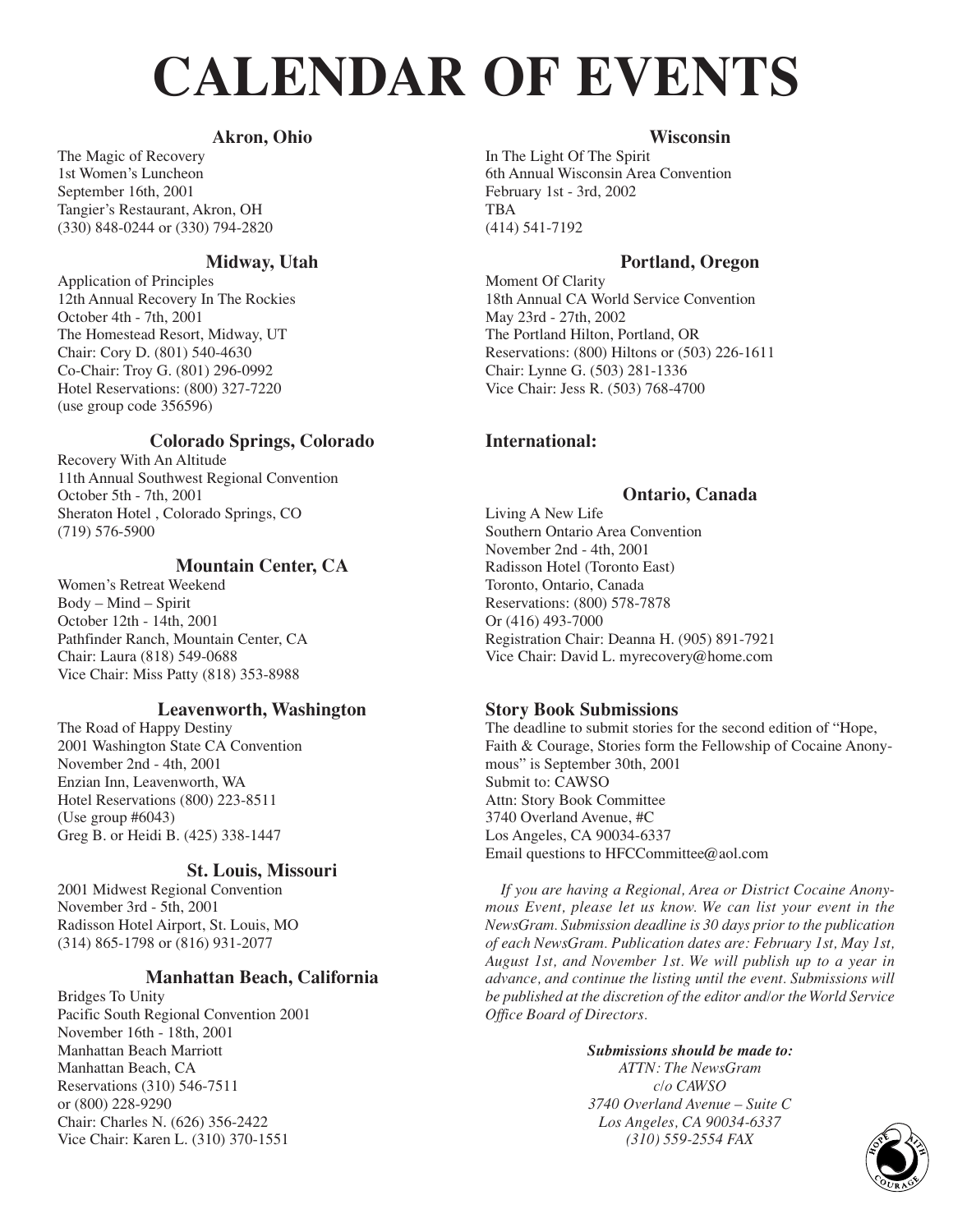## **Trustee Corner What Does a Trustee Do?**

### **By Meredith G. Chair, CAWS Board of Trustees**

Well, fellow addicts, as I write this we are quickly approaching the 2001 World Service Conference and the end of my term as a Trustee.

I would like to say it's been fun, but more accurately, I have to say it's been a lot of work. I remember one of the questions asked during my initial interview was, "Do you know what a Trustee does?" "Why, they are the guardians of the Traditions" I answered glibly. Well five years later I can see how understated that answer was. I'm surprised the Trustees on the Board at that time didn't laugh in my face.

Besides all the work that is required there is a certain amount of dedication necessary in order to be a Trustee. So, I thought I would take this opportunity to share just a little of what we, as Trustees, do during our terms.

The Regional Trustees travel quite a bit and hear most of what goes on in the Areas and Districts. They must be available to their Regions and must attend the various activities scheduled. Regional Trustees sometimes act as the arbitrators of people's personal agendas and personal grudges, or of Area disagreements and Area Committees that don't get along.

There is always a Trustee on the WS Host City Convention Committee every year. This means that sometimes one of us has to be a voice for the entire Board of Trustees in our own Area, which can be controversial. All the Trustees have to read the minutes from the Host City Convention Committee meetings and, at certain times of the year, that can mean reading minutes from three Host Cities and Committees.

Each one of the Trustees also participates on a Conference Committee, and sometimes some of us sit on two Committees. We are charged with keeping our respective Conference Committees working all year round.

We are also in charge of receiving and reviewing all the Trustee Candidate



resumes, and arranging and overseeing the interviews of all the Trustee Candidates which, depending on how

many openings we have, can take hours and hours. These interviews almost always occur at the World Service Convention and Conference. Consequently the Trustees attend a lot of meetings during those times.

Four times a year we hold our quarterly meetings. We sit at a table for three days and tackle issues that have been presented to us from the Fellowship or via the Conference. We also discuss long-term planning and the future of the Fellowship. We attend a conference call once a month, always on the last Sunday of the month at 6:00 PM Pacific time. (Yes, quite a few of us have missed Superbowls or other playoff games).

Some of us are also Directors on the World Service Office Board and, in addition to our Quarterly meetings, must attend the WSO Board meetings twice a month; and during the months prior to the Convention and Conference, the Office Board meets every week.

We are responsible for overseeing the finances of the WSO. This sometimes has been difficult, as the Office has not always been able to provide the information we requested or needed from the WSO in a timely manner.

Some of us review the Internet regularly for misuse of our logo or material. We review the NewsGram and all the literature from the LCF Committee for potential Tradition violations. We review and approve all material and art work pertaining to the WS Convention.

The World Service Trustee is responsible for negotiating any contracts that bind the WSO. I personally have had the opportunity to help the WS Convention Host Cities negotiate hotel and various other contracts for six conventions and worked with the Conference Hotel for the last five years.

Some of us travel over large distances and through heavy traffic in order to attend Area, District, WSO meetings or the regular Quarterly meetings.

I hope I have shed a little more light on what a Trustee does. I know that until I became a Trustee, I sure didn't have any idea what Trustees did all year round. It's been quite a learning experience.

### **World Service Office Donation Wish List**

As we hope you know by now, our World Service Office has had a difficult year financially. Expenses have drastically exceeded our income. For this reason, we included a Seventh Tradition "Wish List" in the last delegate mailing. Why a wish list? Due to our shortfall in income, the next years' budgets and projections could not include funds for normal maintenance and upgrades that would usually be included so that the office could function efficiently. We realize that it is possible that members may be able to donate or facilitate such items so that the WSO can move into the 21st century without delay.

Many businesses upgrade equipment and discard their old equipment. CAWSO has office equipment that is 4, 5, and 6 years old. Equipment discarded by other businesses could still represent an upgrade for this office. Also, some members can obtain equipment and supplies at considerable discounts, which would never be available to a small company like CAWSO. The Fellowship benefits from the donated equipment, which facilitates chip and literature distribution. By donating equipment that was going to be discarded anyway, the member can obtain tax benefits as well.

Several items from our earlier wish list have already been donated. Listed below are items that the office still needs, if you can help provide them. Alternately, if a member wishes to make a monetary contribution and designate the funds for a particular purchase, we have listed the approximate costs of each item.

- Laptop/notebook computer \$999
- Fax machine for WS Trustee \$99
- Laser Printer \$2200
- Scanner \$499
- Digital Camera \$399
- Telephones \$2200
- Calculators (3) \$200
- Filing Cabinets (6) \$1100
- Battery backups (3) \$300
- Fire Safe \$1000
- QuickBooks update \$500
- Miscellaneous Software updates \$200

If you have any questions about specifications for any of the items on the Wish List, please contact the World Service Office.<br>And thanks in advance for your generous The resumes, and arranging and oversee-became a Trustee, I sure didn't have any List, please contact the World Service Office.<br>
Ing the interviews of all the Trustee-idea what Trustees did all year round. It's And thanks i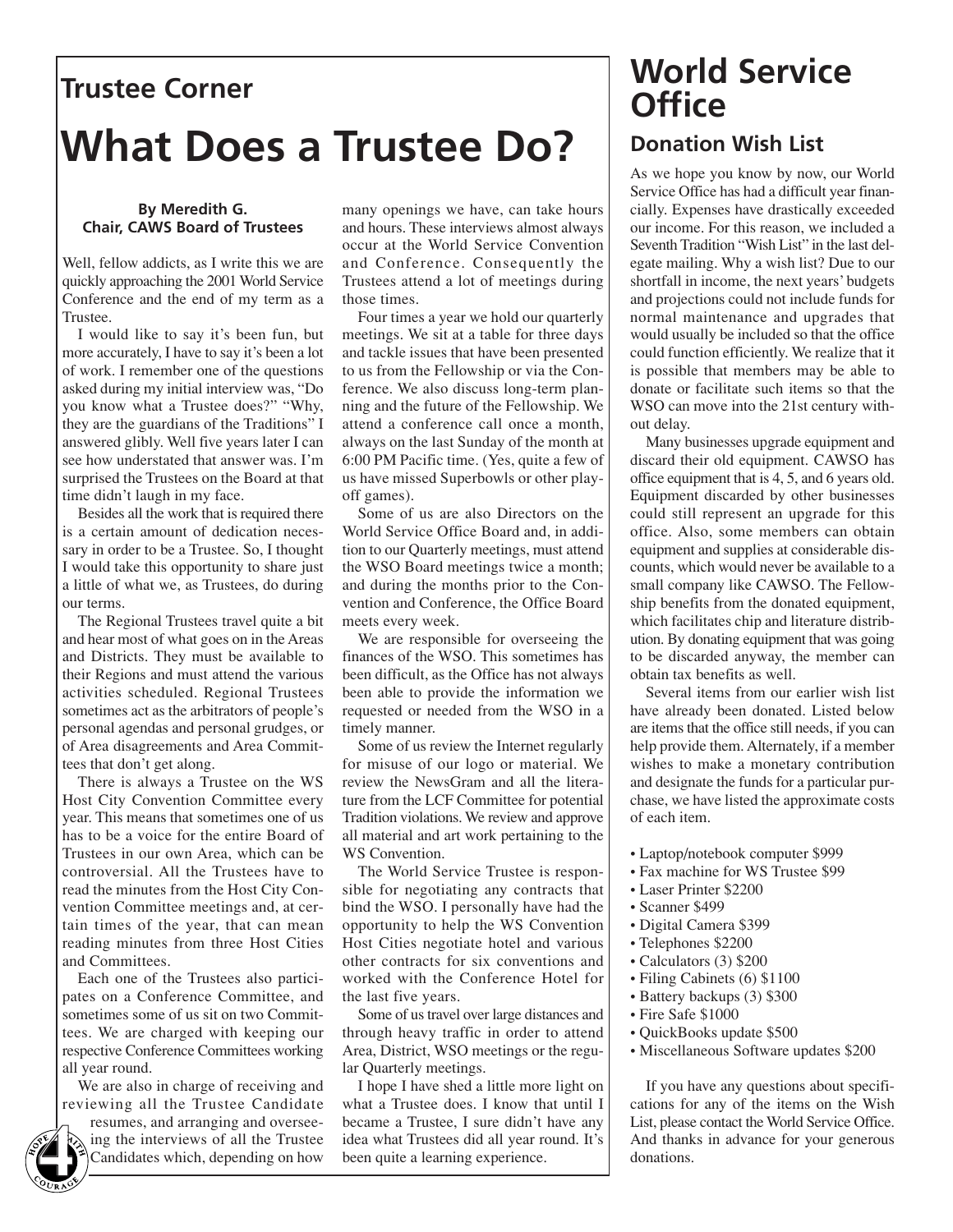## **The beginning of the end of my isolation from God and my fellows**

#### **By: Joe C., Tennessee**

*Step Eight: "Made a list of all persons we had harmed, and became willing to make amends to them all."*

My sobriety date is sometime in January of 1991, and since that time I have had numerous encounters with Step 8. This step was my second attempt to look at my part in the wrongs that had transpired in my life, particularly the wrongs I had committed to, on, at and toward others. The first was in Step 4. This is especially important because it is based on the principle that I will be able to live peacefully in and on this earth with other spiritual beings living this human experience. The information I found in Step 8 has proven to be the springboard, which has enabled me to maintain the personal relationships I now have and cherish. Let me briefly share my hope, faith and courage with you.

Before coming to the program, I never really knew what it meant to have friends. I always wanted friends, and thought I could be a friend but never really acquired any. That was because as people became (what I judged to be) too close to me, I always pushed them away – intentionally or unintentionally! There was something in my makeup that prevented me from having any long-term meaningful relationships with others. But I didn't have a clue what it was! Never could I imagine that it was me, and how I related to other people. Take, take, and take some more but never give was my motto. I thought that was how life should go because after all, I was God's gift to other people. I couldn't ever remember asking myself what part I played in anything, but I could always point out to you where you where wrong! I had a lot to learn about life and myself.

I found becoming addicted to drugs especially cocaine — was only part of the problem. After being sober 2 years, I found that I wasn't happy! I had worked the 12 Steps (or so I thought). I was going to meetings, and I was active in the Fellowship, through service work. What could possibly be the problem now? It wasn't supposed to be like this! I asked an old-timer, "Was this all the program offered?" He said "this is all there is — if this is all YOU are willing to do." A novel answer that I didn't understand

but it had an immediate impact on me! I became willing to go to the next level of recovery. I became willing, as I was when I first came to Cocaine Anonymous. The hunger was there once again!

I ventured to re-work the steps I thought I had already taken. But this time it was totally different! This time when I reached Step 8 I found that not only had I been selfish, inconsiderate, and basically intolerant in ALL my relations with others, I didn't know what true forgiveness really was! Step 8 gave me an opportunity to truly forgive others and myself, and become willing to correct MY wrongs and thus be free from the baggage I had been carrying, even in sobriety. Step 8 has proven to be the beginning of a newfound freedom in my relationships with all those I come in contact with.

Today I no longer take, take, and take from my relationships; rather I see where I can give an inspirational word, or anything to make the relationship better from my side of the street! I am no longer concerned with what the other person is doing, except when my personal boundaries are crossed (but that's another NewsGram article). Through Step 8, I have found what it means to truly forgive, to be humble and non-judgmental, and in harmonious brotherly love with most of my fellow men and women.

With these newfound revelations that Step 8 had brought me I have been able to acquire and maintain a happy marriage. It's not perfect but it's pretty close. I can give freely of myself without expecting anything in return. If something comes back, then

that's something extra that God freely gives to me. I no longer have all the judgments and criticisms I used to have of everybody, including myself.

Step 8 has given me "the beginning of the end of my isolation from my fellows and from God." Only through the power given to me by my God, the 12 Steps and the Fellowship of Cocaine Anonymous could I have found this freedom. Freedom to be what and who I really want to be — a messenger of my Higher Power, sent to share my Hope, Faith and Courage with those just like me.

Thank God for the Fellowship not giving up on me, and for me not giving up on the power of the Fellowship!

## **Tradition 8…**

### **continued from page. 1**

unable to meet the peak demands it gets from time to time. The Conference and the Convention require extra work. At other times large mailings need to be sent out to the World Service Delegates, and literally hundreds of items need to be copied and sorted, envelopes filled, addressed and stamped. A physical inventory of 600 square feet of inventory storage has to be done every year. For this we do need volunteers. With the assistance of a few paid service workers our Fellowship's World Service Office does exist and is able to be true to our primary purpose: to have the hand of CA there when someone reaches out for help.

### **Moment of Clarity 2002 Cocaine Anonymous World Service Convention Portland, Oregon May 23rd - 27th, 2002**

The purpose of the World Service Convention is to promote enthusiasm and unity within the fellowship of Cocaine Anonymous, and to work toward the continued growth of Cocaine Anonymous throughout the world through financially supporting World Services' effort to carry the message of recovery to the addict who still suffers.

Join us in the heart of the City of Roses, where the warmth of our fellowship will create: *Moment of Clarity 2002*

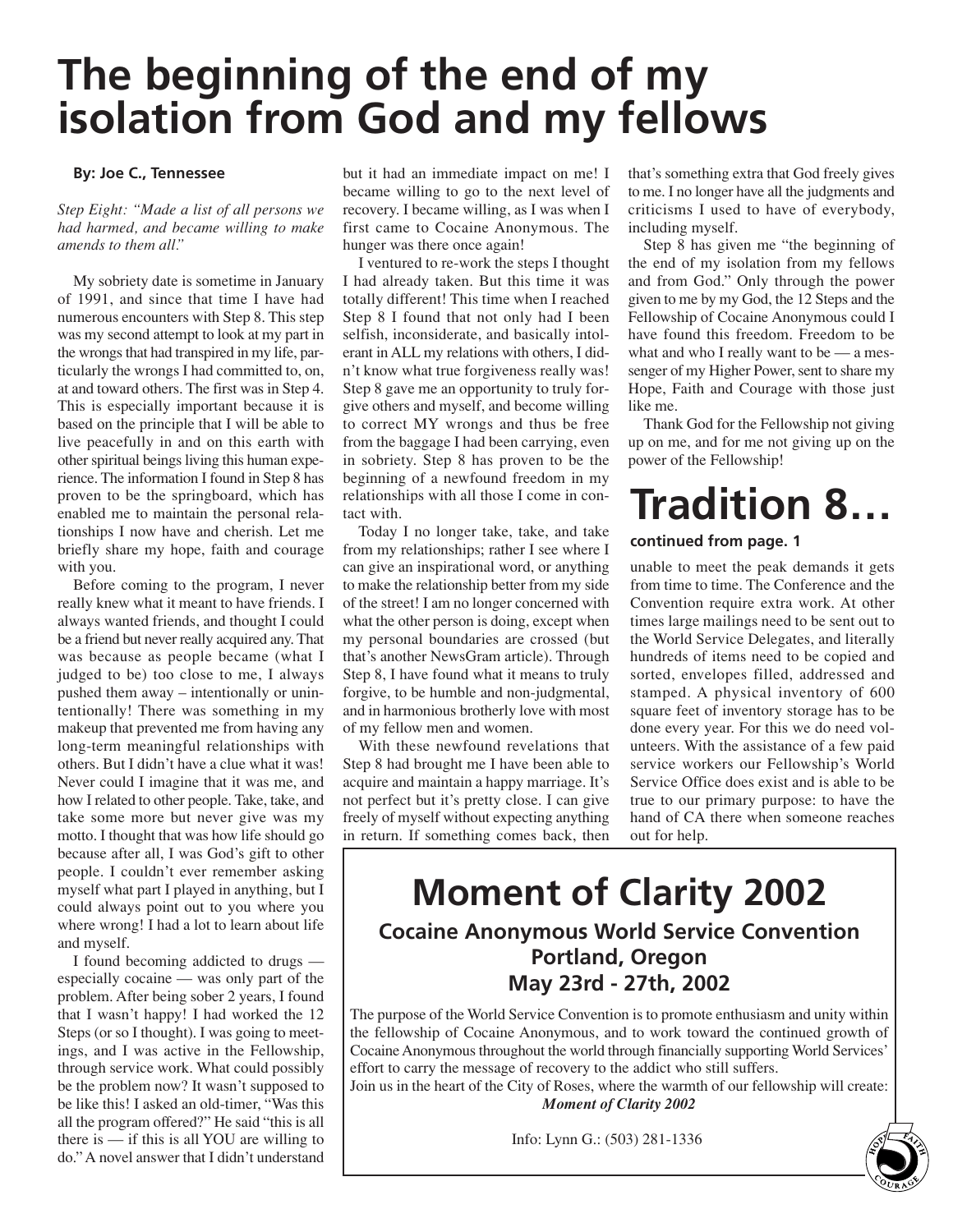## *For Those Who Love Cocaine*

**By Jimmy F. Los Angeles, CA**

*The first time we were together I believe through an act of fate We were destined to be lovers The kind of love one hates*

*You gave me a new life And made me feel alive For you I would take a fall For us I would take a dive*

*But as the years went on And my love for you grew fonder Your euphoric effect on me Wasn't lasting any longer*

*The more of you I had The more of you I did You were closing up my coffin And nailing down the lid*

*I tried to run away You were never far behind You chased me through the years And stayed forever on my mind*

*You took away my lover As well as my best friend As for you my sweet lady This love affair must end*

*For those of you who love cocaine I beg you! Heed my pitch! For if you don't give it up You'll wind up in a ditch*

*Six feet under ground And way before your time Goodbye my sweet white lady Without you I'll be just fine*



### **Unity Corner**

# **The Joy of Unity**

### **By Roger H. Des Plaines, IL**

I walked in the doors of CA a broken and shattered man. I felt that I had no worth as a human being and that there was no hope for me. I didn't believe that I could ever be saved from myself. But then the miracles started. I went to treatment and learned that there was hope even for me. I attended meetings and was amazed. I saw a lot of laughing, happy people. Of course, I knew that it was a front but I couldn't figure out how they were getting over on me. I decided that I would stick around to find out how they were doing it.

What occurred next never ceases to amaze me even to this day. The people in my home group elected me secretary. I just could not believe it! What could these people see that I couldn't see? They had elected a worthless junkie to be in charge of a meeting. I, of course, with my ego, was immediately going to become president of Cocaine Anonymous. But the miracles kept on coming. They kept electing me to positions of greater and greater responsibility. I still had no self-esteem. I still felt unworthy.

I am still humbled by the fact that these people think that I know something about staying sober and getting things done. In the years since, I have served at the Group, District and Area levels in various positions. I am presently honored to be a Cocaine Anonymous World Service Delegate.

The point I am trying to make to the newcomers and any other suffering human being is that no matter how unworthy you feel, the people in CA will take you and love you in spite of yourself. They continue to love you no matter your problems and situations. They will take you in and give you more love than you think you can possibly get. They will show you how to be a loving, kind, considerate and caring human being even if you don't believe this is possible. The miracle can happen for you, but it truly requires a group effort.

### *Get Published!* **- September Deadline**

The Literature Chips and Format Committee is now accepting stories for the Second Edition of Hope, Faith and Courage. Publication is tentatively scheduled for 2003. Please limit your submission to five typewritten pages and include your name, address and phone number. Note: all identifying references will be deleted before being forwarded to the committee, who must review these stories as anonymous submissions. Any contact with committee members that identifies the author of a story will seriously reduce that story's chance of being published. Submissions should be received no later than September 30th, 2001.

Send your story to: CAWSO

Attn: Storybook Committee • 3740 Overland Ave. #C • Los Angeles, CA 90034-6337

### **Attention: CA Hotline Chairs**

If your hotline number covers other area codes, please let the World Service Office know. The other area codes will be added to your hotline number for referencing purposes in the 800 # computer. Please phone (310) 559-5833, Fax (310) 559-2554 or e-mail cawso@ca.org.

### *Visit us in CyberSpace*

**The Cocaine Anonymous World Service Home Page is available at:**

## **http://www.ca.org**

**You can e-mail us at: cawso@ca.org**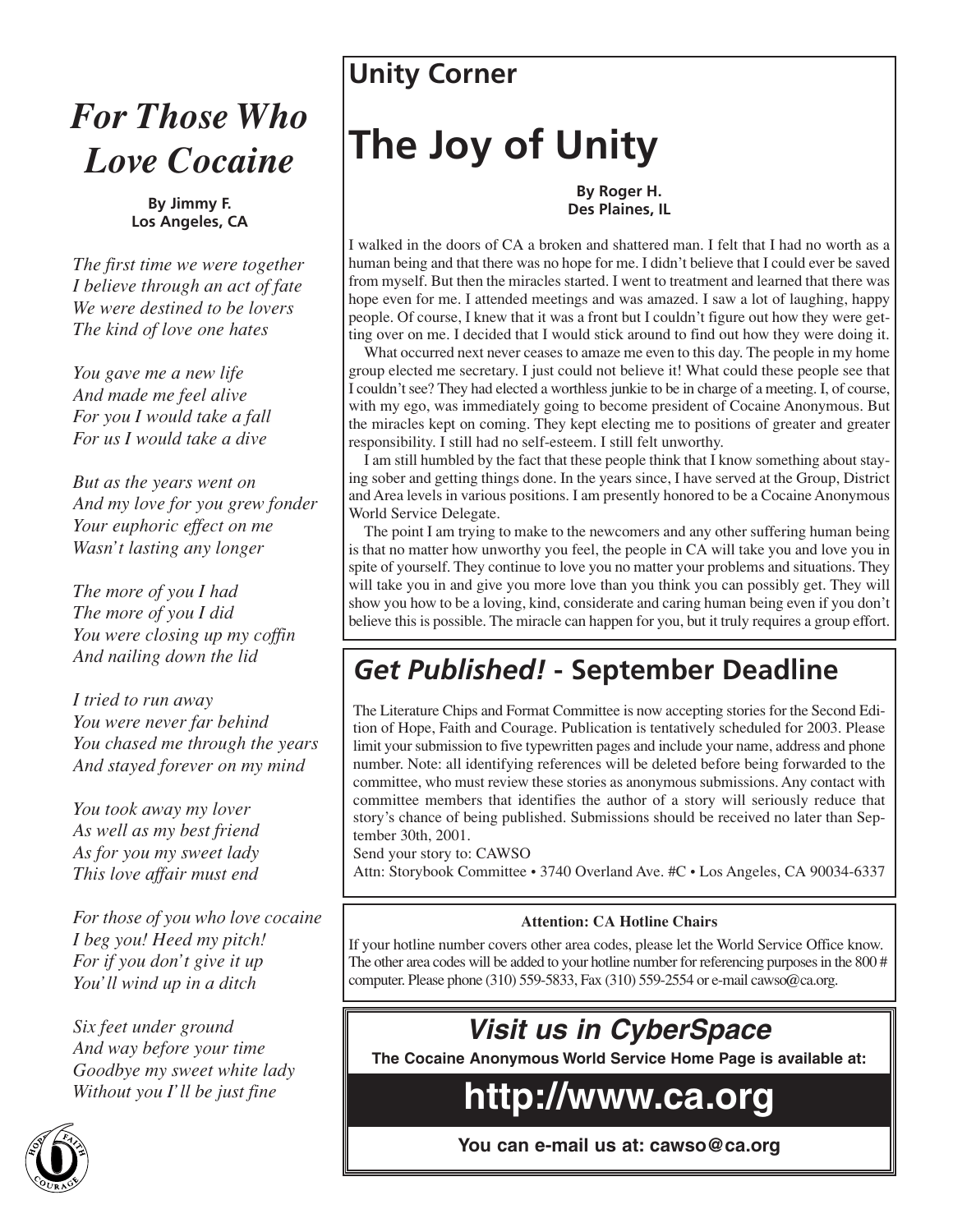## **H&I CORNER WORKING THE STEPS BEHIND BARS**

### **By Veronica S., Houston, Texas**

I'm writing to share my Experience, Strength and Hope about working the Steps behind prison walls. A few years ago I worked with our newly formed H&I Committee in an effort to reach out to the state prison system in Texas. In just two short years we went from no prison meetings to 30! It's like the Fellowship speaks for itself when recovering addicts show up and do the footwork.

After spending a couple of years traveling to different prisons, I was given a commitment at a women's lockup facility. There was another young lady running the meeting and it was mostly open discussion. The women worked the first three steps on paper, then were given a Fourth Step format that had three parts, and often wasn't completed before the ladies were released. I began by asking how many women in the group had been in the program before; quite a few hands were raised. Then I asked how many had actually worked a Fifth Step. Let's just say that every hand that went up after the first question was immediately lowered when I asked the second.

When the woman who had been running the meeting lost her transportation I was given the commitment to do by myself. I suggested to the group that they consider setting a goal of working all Twelve Steps before being released, and they said "Let's go for it!" At first there was a difficult adjustment because there was a lot less time for "girl talk," and it became clear that the members of the group would have to take responsibility to help each other work the steps. It was decided that each lady who completed her Fifth Step would be responsible for helping newcomers to work Steps One through Four, so that I could remain free to hear their Fifth Steps (which the group had designated as my responsibility). It gradually became clear to me that what God was doing here was not only allowing these women to finish their Steps before they hit the streets, but He was also teaching them to do service work – something none of them had ever done.

A year later two ladies had completed all Twelve Steps, and one was not far behind, at Step Ten. Imagine the joy I felt when the first lady to finish her Steps called me just hours after her release and arranged to go to a meeting with me that same night! Thank you, Cocaine Anonymous H&I, for affording me the opportunity to be a worker among workers in this Fellowship. I can truly say this has been one of the most rewarding experiences I have had in recovery and I do intend to keep coming back.

# **Portland…**

### **continued from page 1**

meetings and about 20 or 25 people doing the majority of the service commitments. This whole deal was going forward with a great deal of faith.

The rest is history. The bid was presented at the 1999 World Service Conference and was met with overwhelming support. We found that many people had never been to Portland. Some had always wanted to come here and now they had a reason. It seemed that the only concern the Conference had was with the weather. Doesn't it rain in "Or-e-gone" all the time? No, just a lot of the time. And besides, it's pronounced "Origun." Let's all practice that!

We've been meeting every month since that time. People have come out of the woodwork to help. The support from the other areas in the Pacific North Region is incredible. We couldn't do this without them. An unexpected bomus is that more folks have stepped up to do the Area service work as well. This experience has been unifying for our Area in some odd spiritual way. It turns out we have some really creative and gifted folks here. It is so exciting to watch each subcommittee work to create this wonderful event. It boggles the mind to see people put their heart and soul into this long process. The enthusiasm remains high. The goal of our committee is to have fun while we do this. I think we are.

See you there in 2002.

## **Subscribe to the NewsGram!**

Subscriptions are now being accepted for the NewsGram. For the low, low price of \$10.00 per year, you can receive each copy of the NewsGram before your friends. Before your group. Before your neighbors.

Complete the form below, and send your check, money order, or credit card information, and worry no more about finding a NewsGram!

| I have enclosed my:                                      |                                                                                                                                                                                                                                                                                                                                                                                                                                  |
|----------------------------------------------------------|----------------------------------------------------------------------------------------------------------------------------------------------------------------------------------------------------------------------------------------------------------------------------------------------------------------------------------------------------------------------------------------------------------------------------------|
| $\Box$ Check $\Box$ Money Order $\Box$ MasterCard/Visa # |                                                                                                                                                                                                                                                                                                                                                                                                                                  |
|                                                          |                                                                                                                                                                                                                                                                                                                                                                                                                                  |
|                                                          |                                                                                                                                                                                                                                                                                                                                                                                                                                  |
| Street Address or P.O. Box:                              |                                                                                                                                                                                                                                                                                                                                                                                                                                  |
|                                                          |                                                                                                                                                                                                                                                                                                                                                                                                                                  |
|                                                          | Telephone Number: $(\underline{\hspace{1cm}})$ $\underline{\hspace{1cm}}$ $ \underline{\hspace{1cm}}$ $ \underline{\hspace{1cm}}$ $\overline{\hspace{1cm}}$ $\underline{\hspace{1cm}}$ $\overline{\hspace{1cm}}$ $\overline{\hspace{1cm}}$ $\overline{\hspace{1cm}}$ $\overline{\hspace{1cm}}$ $\overline{\hspace{1cm}}$ $\overline{\hspace{1cm}}$ $\overline{\hspace{1cm}}$ $\overline{\hspace{1cm}}$ $\overline{\hspace{1cm}}$ |
|                                                          |                                                                                                                                                                                                                                                                                                                                                                                                                                  |